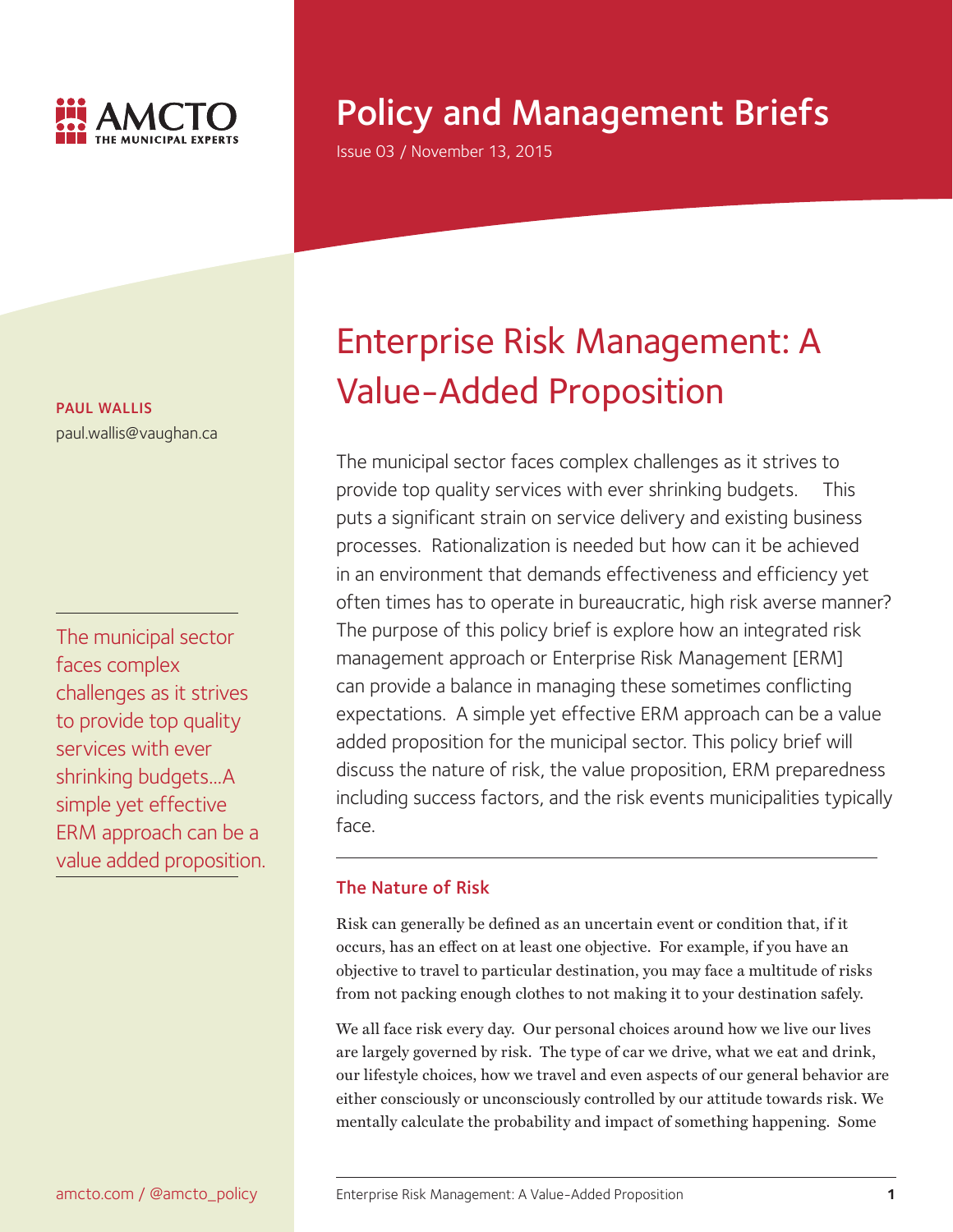#### ABOUT THE AUTHOR

**Paul Wallis** is the Director and Head of Internal Audit at the City of Vaughan, a position he has held since 2012. Prior to joining the City, Paul spent three years at the Region of Peel as the Director and Head of Internal Audit, and in a number of similar positions for the Government of Ontario. As a strong supporter of international audit education and professional development, Paul is an instructor for the Institute of Internal Auditors and has done presentations in Canada, the United States, the Caribbean, South America and Africa.

Paul is a Chartered Professional Accountant (CPA, CMA), a certified member of the Institute of Internal Auditors (CIA) and a certified member of the Information Systems Audit and Control Association (CISA) and holds a certification in Risk Management Assurance (CRMA).

people will not fly because they have assessed there is a reasonable probability they will meet an undesirable fate.

Municipalities are faced with similar decisions in the way they operate and deliver services and operate. Decisions around strategy, service levels, operating processes, policies and procedures, and taxation are made with respect to managing taxpayer's money within the confines of citizen expectations and the preservation of a positive public reputation.

The objective for a municipality is to proactively manage risk and not let risk manage the municipality.

# What is Enterprise Risk Management?

There are many definitions for ERM. However, most definitions recognize that ERM is:

- a continuous process, part of the organization's fabric;
- linked to organizational business objectives;
- strategically focused;
- dependent on how much risk an organization is willing to take [risk appetite];
- designed to manage risk, not eliminate it.

Although usually associated with managing potential negative consequences, an effective ERM process can also identify potential opportunities.

Enterprise risk management expands the process to include not just risks associated with accidental losses or what is commonly known as insurable risk, but also strategic, financial, strategic, operational, and other risks.

ERM provides opportunities for municipalities to achieve a holistic view of potential events that could affect the achievement of municipalities' objectives. As a result, municipalities can gain a better understanding of the business process and risk mitigation strategies needed to support critical business objectives.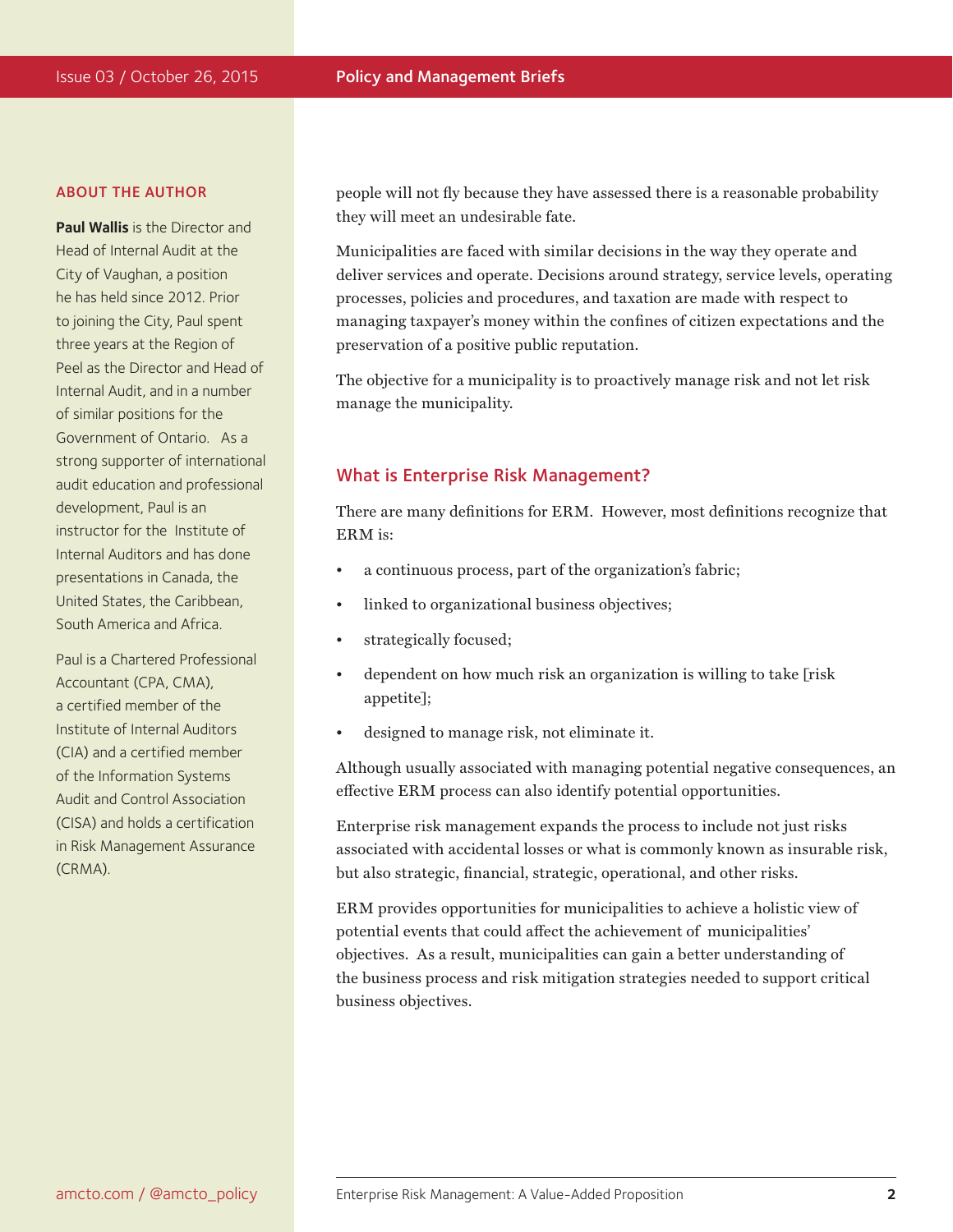# ERM Preparedness and Success Factors

All municipalities manage various aspects of risk. Insurance represents a well-known source of risk management. In addition, a number of internal business processes are designed to manage risk. For example, a municipality's policies, internal controls, management reporting and financial management practices support the municipality's view towards risk. Public pressure and the municipality's reputation also guide the attitude or view towards risk.

Unfortunately, and because of the desire to achieve quick benefits, organizations sometimes jump right in and try to implement ERM quickly. This often leads to corporate, top down approaches that result in excessive costs and minimal benefit. Municipalities already working under tight budgets cannot afford a bureaucratic approach that delivers little value.

Another common problem is to view risk in isolation without considering business or strategic objectives or organizational culture.

To increase the likelihood of a successful ERM implementation, the following five factors should be considered.

## **Understand the Municipality's Culture**

Public sector organizations are generally risk averse and municipalities are no exception. Processes and controls are usually developed to minimize risk as much as possible. Although their intent is to minimize financial loss and negative public reputation, these processes and controls don't always meet their objectives. Municipalities need to understand their culture and assess their appetite or attitude towards risks. Sometimes controls and processes are so focused on risk that they have the opposite effect of creating inefficiency and bureaucracy. A hierarchal municipality with strong central management, layers of approval process and multi-layered controls is not necessarily the best way to manage risk.

When a municipality is excessively risk averse, it becomes more reactive then proactive. Trust and innovation are stifled thus diminishing the value proposition. Municipalities are better served if they have the right processes and controls to manage the right risks. The right risks evolve from a better understanding of the culture.

## **Obtain Commitment from Council and Senior Management**

High level support is vital in increasing the possibility of a successful ERM initiative. Senior management and Council set the "tone from the top" This involves communicating the benefits of ERM and allocating the resources to increase the likelihood of success. In addition, senior management and Council need to monitor the ERM process to determine if it is providing value and meeting organizational objectives.

Public sector organizations are ususally risk averse and municipalities are no exception.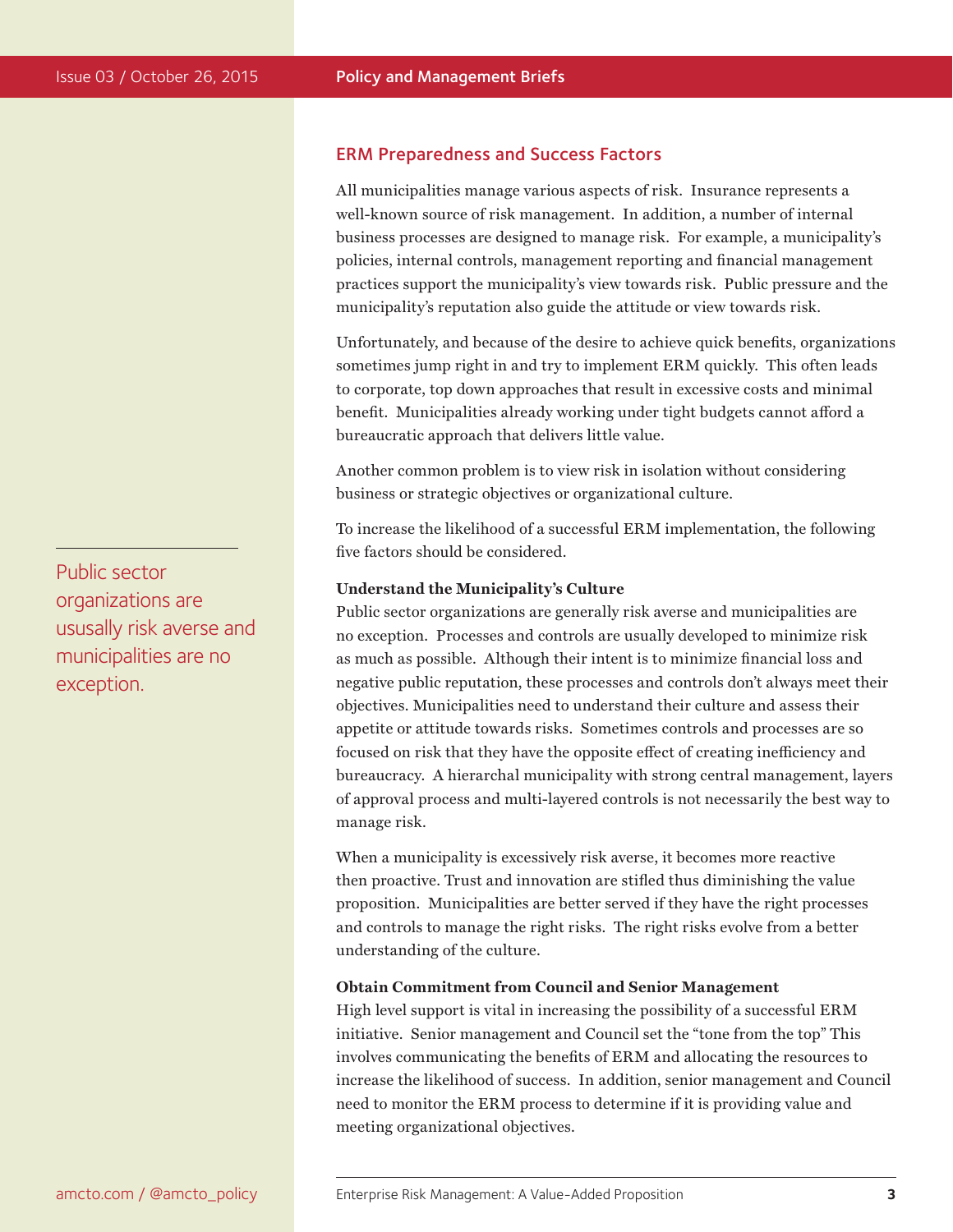#### **Link Risks to Strategic/ Business Objectives**

Implementing an effective ERM process is difficult, if not impossible, if it is not linked to the municipality's strategic, program and project objectives. A precursor to a well-planned ERM strategy is well defined and measurable strategic objectives. Operational processes and controls should be based on well-defined and measurable risk assessed strategic goals and objectives.

## **Keep the Process Simple**

Existing ERM frameworks provide good guidance, but overly strict adherence can be a problem. Frameworks can complicate an ERM initiative especially when a municipality tries to retrofit its needs into the framework. A municipality needs to tailor its risk management strategy based on the critical risks identified.

Value is achieved when the key risks linked to strategy are identified, assessed and mitigated. Internal processes and controls linked to the strategic risk profile support a value added operational framework.

Risks need to be prioritized and the number kept small and manageable.

## **Recognize that Risk Management is a Form of Change Management**

Municipalities that introduce risk management as an overall organizational initiative cannot succeed without paying attention to change management. An effective change management process builds organizational awareness, desire, knowledge, and ability. Risk management, as a process, has to undergo the same journey. Organizational buy-in is vital to success in a public sector environment. Risk management works well in a supportive, transparent, nonautocratic environment. There has to be a willingness to talk about risk, and have meaningful, constructive conversations.

# The Value Proposition

ERM, if not managed effectively, can be an expensive, time consuming experience. It is because of this that a well thought out plan needs to be developed before a municipality engage in an ERM process. ERM is an organizational initiative and, as such, needs to include all staff at all levels.

Value is achieved when an ERM process can deliver relevant and timely information to Council and the municipality's senior management team. Effective ERM is present when it is developed by teams that include risk management professionals and business unit managers with a deep understanding of the service strategies and operations subject to potential risks.

An effective change management process builds organizational awareness, desire, knowledge, and ability.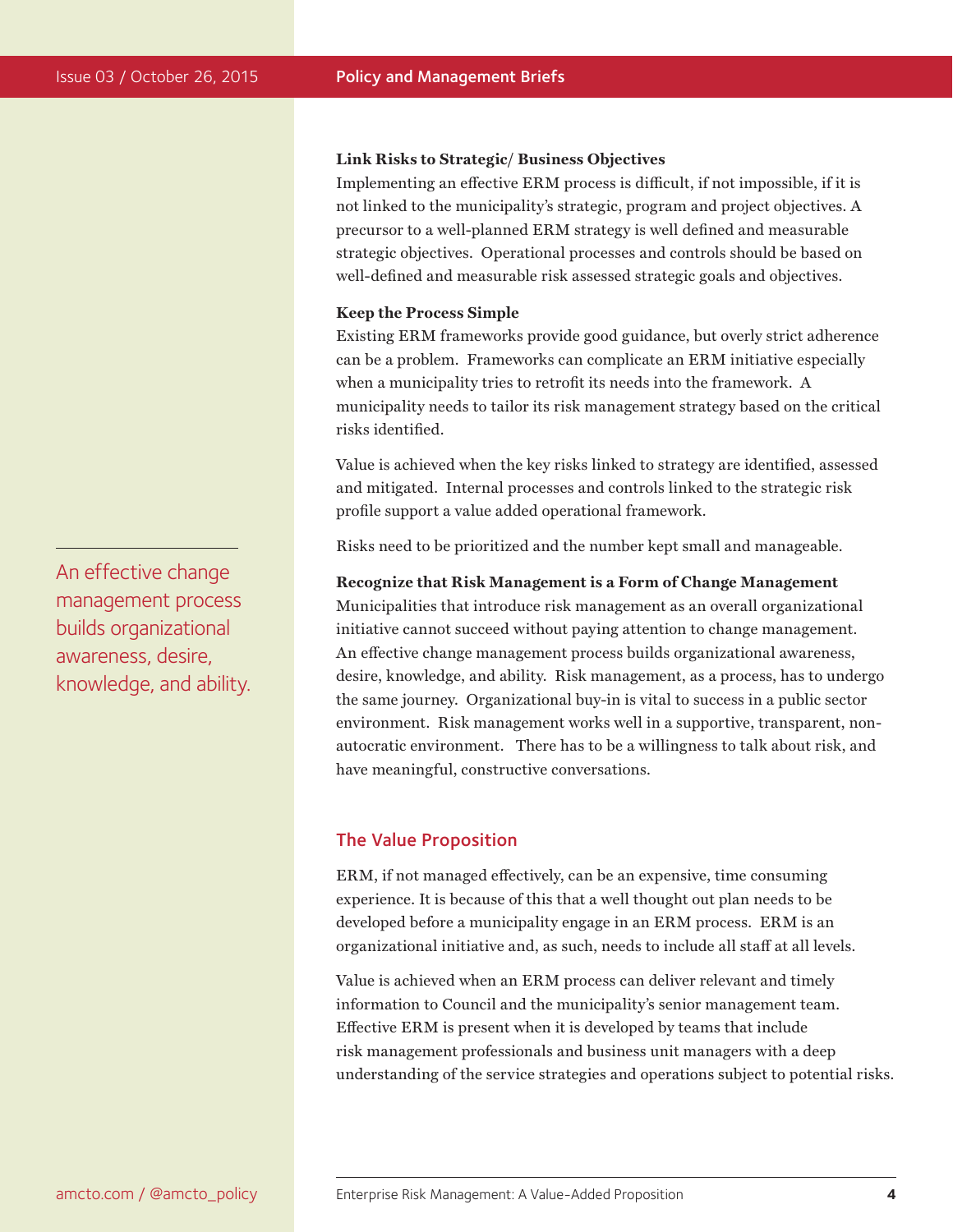Ideally, an ERM strategy should be developed in concert with the strategic and business plans for each individual business unit and incorporate acceptable risk levels based on the risk appetite or attitude of the municipality. This means there must be an acceptable balance between acceptable risk and cost.

Successful risk management, therefore, is a combination of and a balance among three key components; risk, cost and value. Over managing risk requires more business process and mitigation strategies. That can be cost ineffective and stifle innovation. Undermanaging risk can also be costly but, more importantly, undermine citizen trust and the municipality's reputation.

The following questions should be considered when trying to determine the proper balance.

## **Risk**

- Does the municipality understand the risks it faces?
- Does the municipality have an understanding of the key risks?
- Has the municipality defined its risk appetite or attitude towards risk?
- Does the municipality accept the right level of risk?
- Does the municipality know if the risks are being properly managed?
- Does the municipality have a risk management process in place?
- Does the municipality have an effective risk reporting process in place to support senior management and Council?

#### **Cost**

- Is the municipality focused on the risks that matter?
- Does the municipality have duplication overlapping risk functions?
- Does the municipality leverage automated processes to manage risk?
- Does the municipality have an overall risk mitigation strategy that focuses on minimizing costs?

## **Value**

- Does the municipality align risks to strategic/business/service strategies and objectives?
- Does the municipality offer the services that best optimate risk versus funding?
- As a result of risk assessment, does the municipality benefit from process improvement?

Undermanaging risk can also be costly but, more importantly, undermine citizen trust and the municipality's reputation.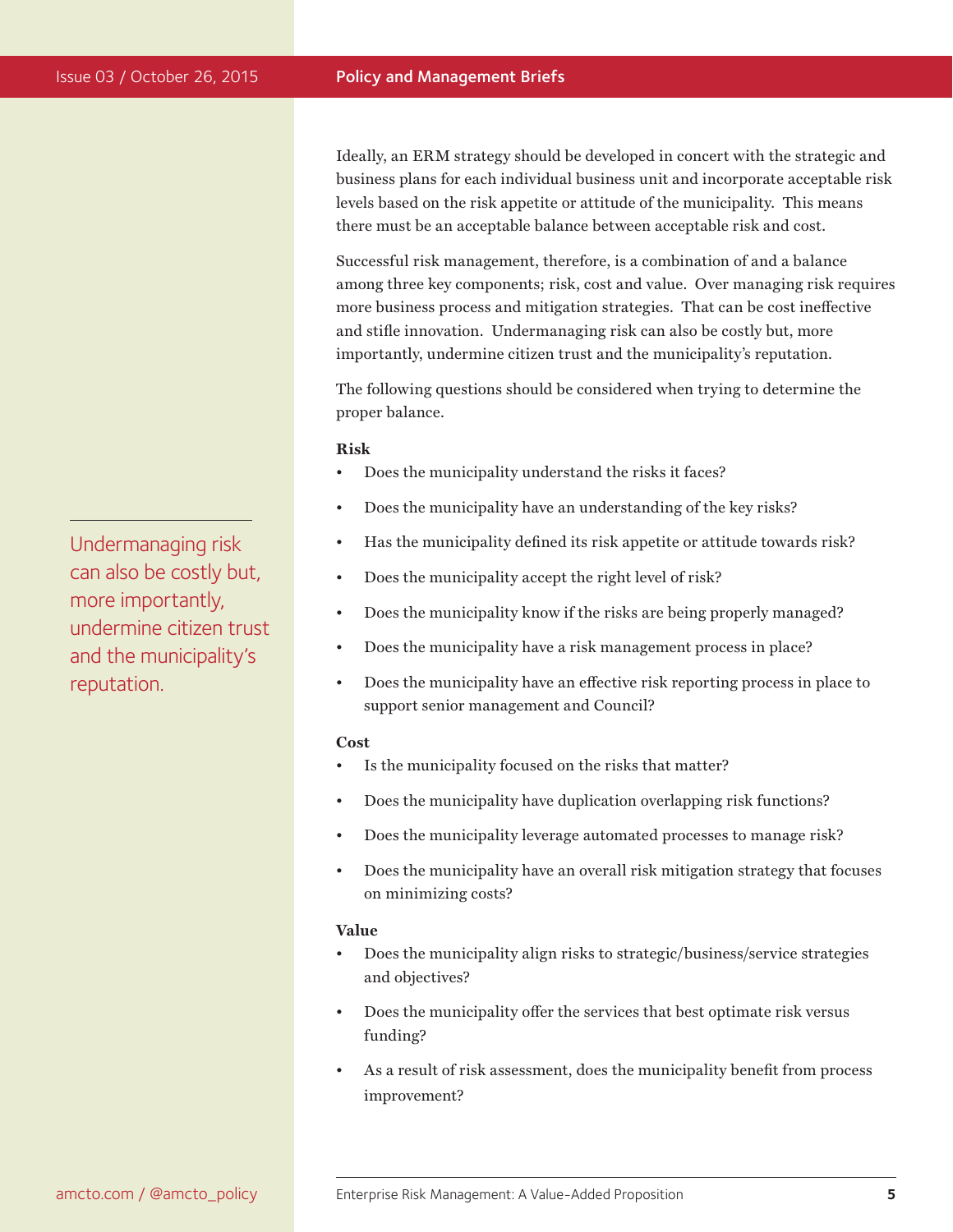• Does the municipality take the right risks to provide better value to its customers (clients/citizens)?

# Risk Events

Getting a good understanding of risks that could have the greatest impact on a municipality can be a daunting task. It is easy to get carried away and develop a long list of risks; a list that could easily become unmanageable.

One effective way of getting to the priority risks is to identify those events that could have the most impact on a municipality meeting its objectives.

In 2011 and again in 2014, Zurich Municipal, a risk management organization and Ipsos MORI, a market research firm conducted a survey on the risks facing local government in United Kingdom.

Based on research with local government leaders, the general public, national stakeholders and risk experts, six risk themes were identified.

- **Financial Sustainability** this can affect the emerging long-term funding gap and budget shortfall.
- **The Downside of Short-Term Decision Making**  which can lead to greater financial and infrastructure costs as well as a loss of community cohesion.
- **The Growing Risk of Reputational Damage** this can undercut trust in municipalities and impose additional reactionary costs.
- **A Multi-faceted Workforce Planning Challenge** where risks of workforce downsizing coupled with growth and its consequences are compounded by a "productivity gap" and the need to align future organizational skills and talent.
- **Increase in Supply Chain and Partnership Arrangement [Outsourcing]** – the increase in third party service delivery arrangements, the complexity of vendor relationships and compliance with procurement legislation.
- **Rising Continuity and Resilience Challenges**  against a backdrop of a risk landscape increasingly threatening all municipalities with potentially severe and unforeseen major incidents. This could include the effects of climate change or pandemics. However, with more reliance on information technology, resiliency could be challenged by data integrity/loss, privacy and systems redundancy.

Getting a good understand of risks that could have the greatest impact on a municipality can be a daunting task.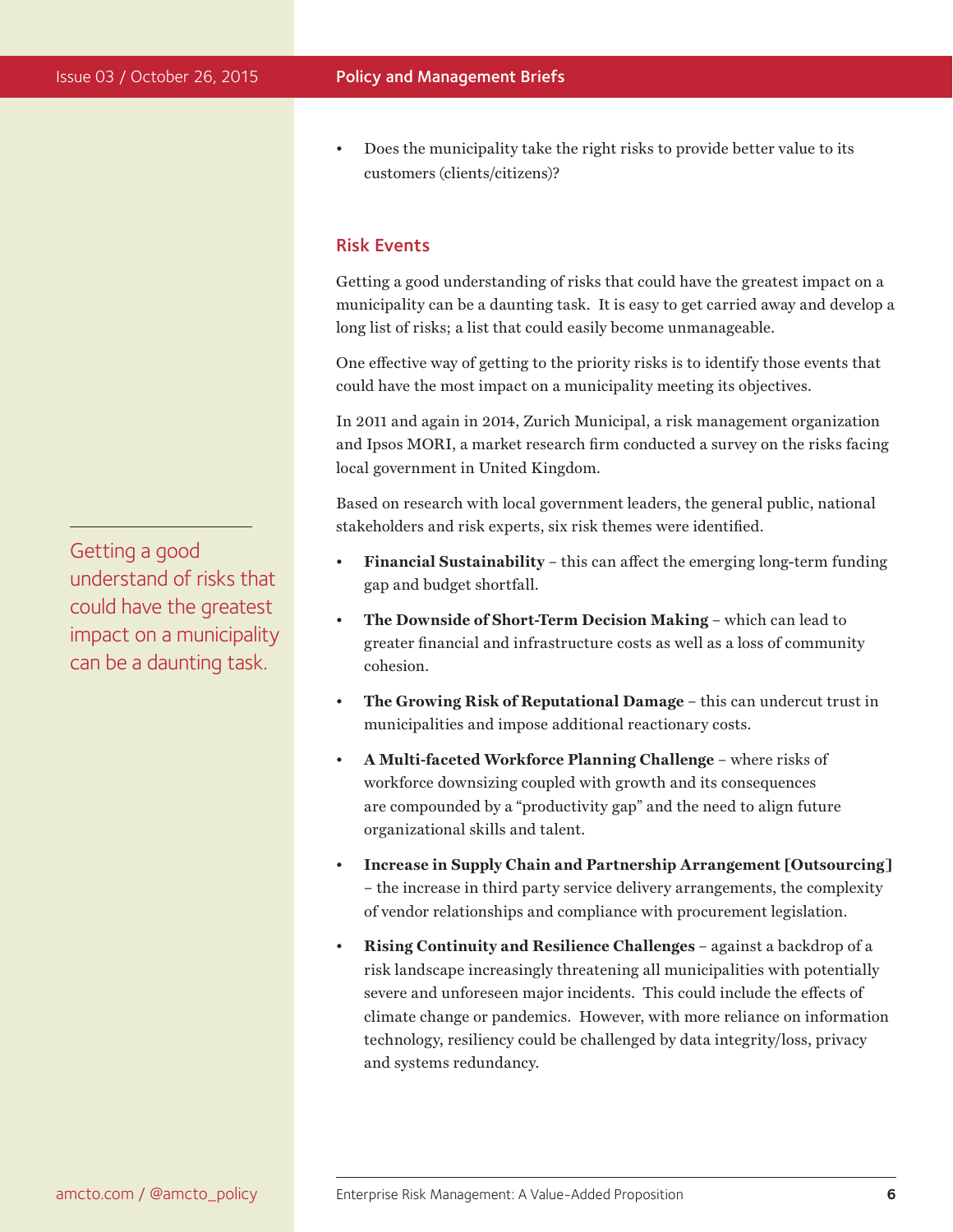## Issue 03 / October 26, 2015 **Policy and Management Briefs**

Although these themes are specific to the United Kingdom, the risks identified can easily be related to the local government environment in Canada and Ontario. Municipalities can view their potential risks within the context of these themes. Not all themes may be relevant and there quite likely could be others. The value of ERM is to get ahead of the key risks by building processes and controls that can help mitigate the consequence of such events.

Examples of questions that can be asked are:

- What will our municipality look like five years from now; ten years from now?
- What risks can serious impact our municipality from meeting its strategic and business objectives?
- What will or what should our risk profile look like as business transformation evolves to meet a changing environment?
- How much risk, both in terms of service innovation and downside threat, will our municipality be willing to take? How will this be operationalized in our day to day processes?

# Summary

A clear understanding of a municipality's culture, strategic or business objectives coupled with identification of potential risk events sets the stage for developing a value added ERM approach.

Properly implemented, ERM can provide strategic and operational opportunities by focusing activities on what is important to a municipality.

Specifically, ERM provides value through:

1. Improved Performance – By proactively managing risk, ERM can reduce loses and identify opportunities for strategic exploitation. This could be particularly useful when establishing service standards.

2. Improved Processes – In designing processes and risk mitigation strategies based on an ERM strategy, there are opportunities to streamline processes and reduce bureaucracy.

3. Improved Workplace Environment – Effective ERM can lead to fewer episodes of crises or reactionary management which can erode productivity and potentially affect staff well-being.

Properly implemented, ERM can provide strategic and operational opportunities by focusing activities on what is important to a municipality.